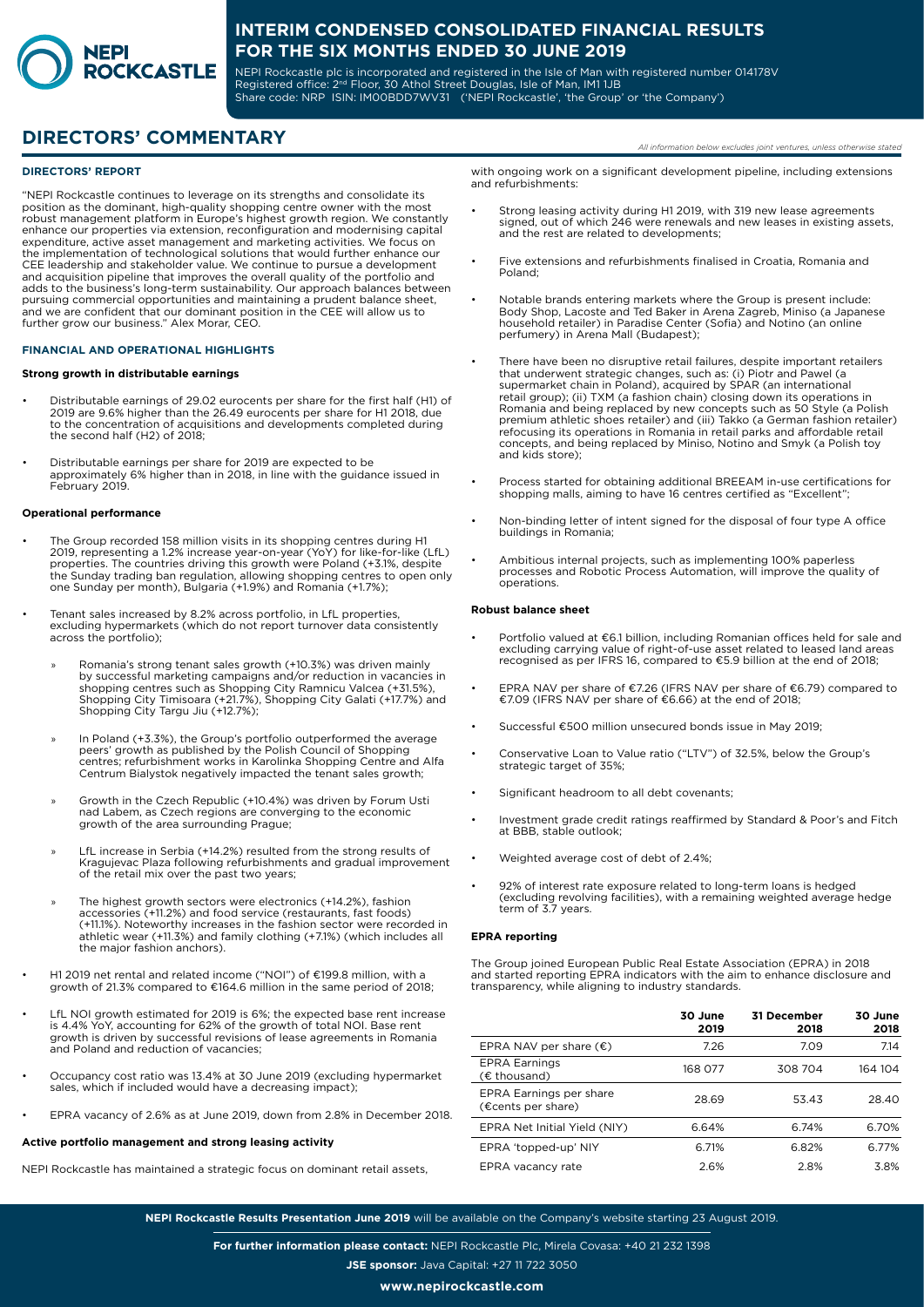

NEPI Rockcastle plc is incorporated and registered in the Isle of Man with registered number 014178V Registered office: 2<sup>nd</sup> Floor, 30 Athol Street Douglas, Isle of Man, IM1 1JB Share code: NRP ISIN: IM00BDD7WV31 ('NEPI Rockcastle', 'the Group' or 'the Company')

# **DIRECTORS' COMMENTARY** » continued

### **RETAIL TRANSFORMATION**

NEPI Rockcastle operates in markets that have low e-commerce penetration, according to information from GlobalData. Brick-and-mortar retail sales growth is robust, with spending in Eastern Europe expected to increase at an average compound annual growth rate significantly higher than in Western Europe. Nevertheless, the Group is committed to embracing new trends in the retail industry and to continuously adapting and transforming its assets.

Popular leisure and entertainment concepts such as open-air terraces and cinemas are being expanded in the region. The Group extended its partnership with Austrian cinema operator Cineplexx (already present in Promenada Novi Sad and Shopping City Satu Mare) by signing two new leases in Romania, for Iris Titan Shopping Centre and Shopping City Sibiu.

Studies show a high correlation between growth of sales in physical stores and online. A growing number of successful online retailers are introducing physical stores in the Company's shopping centres. For example, Notino entered the Bulgarian and Hungarian offline markets through new stores in Paradise Center (Sofia) and Arena Mall (Budapest). Another Notino store opened in Mega Mall (Bucharest) in February 2019, after a successful opening in Promenada Mall (Bucharest) in 2018.

At the same time, leisure activities, which cannot be replaced by online offerings, gained a strategic prominence in the Group's shopping malls. Several centre's food courts and leisure areas have been refurbished, while new developments feature attractive leisure areas in line with the latest design trends. The most notable is the refurbishment of the Mega Mall food court (Bucharest), following an investment of €3.5 million. The contemporary design was created by architects specialised in the dining industry and combines wood, stone and interior landscaping, with a focus on new lighting. It includes new furniture, layout and flooring, and the ceiling was raised to improve the efficacy of the three generous skylights, while new vertical elements improve the visibility of the food-court from the lower levels.

### **DEVELOPMENTS AND EXTENSIONS**

NEPI Rockcastle strategically invests in developments that contribute to growth in distributable earnings per share and improve long-term portfolio prospects. The development pipeline, including redevelopments and extensions, estimated at cost, exceeds €1.2 billion, of which €240 million was spent by 30 June 2019. Of the remaining investments, only 18% have been committed, providing flexibility regarding prioritisation of the projects.

#### **COMPLETED DEVELOPMENTS AND EXTENSIONS**

# **Solaris Shopping Centre extension and refurbishment (Opole, Poland - 9 May 2019)**

Solaris Shopping Centre, located in the city centre of Opole, is the city's main fashion and lifestyle destination, boasting the latest trends in entertainment facilities and hosting the only cinema in the city. It appeals to a broad range of customers and is a popular meeting place for shopping, business and socialising. Opole is the historic capital of Upper Silesia and has 128,000 residents, with a 30-minute catchment area of 275,000 inhabitants.

The 9,000m² GLA extension was completed in May 2019, and incorporated<br>a new multi-level underground car park and a new town square facing the main road. The extension unlocked the full potential of the centre, providing tenants additional space to introduce their newest concepts, attracting new<br>brands to the city, creating a modern food-court and improving the access<br>to the cinema. The design emphasises the visual and functional integrati the existing and new part of the centre. Not only were the common areas of the mall refurbished, but most of the shops were also renovated. The centre's appeal has been increased through the addition of selected fashion retailers such as 4F, Deichmann, Guess, LPP group (House, Mohito, Reserved), Sizeer, Smyk and Sneakers by Distance. Similarly, the service and beauty offering was significantly extended, with a new 24-hour fitness (Just Gym), and a 500m<sup>2</sup> kidsplay (Bajkowy Labirynt). The food court is Opole's largest, with well-known brands such as: KFC, McDonald's, Papa Diego, Pizza Hut and Thai Express.

The first two months' results exceeded expectations. Footfall increased by 26% in total and 33% on a LfL basis (adjusted to exclude the impact of the Sunday trade ban change), compared to the same period of 2018. Total turnover increased by over 100%, especially due to the growth generated by over 40 new stores.

### **Shopping City Sibiu extension and refurbishment (Sibiu, Romania - 4 April 2019)**

Shopping City Sibiu is the largest shopping centre in its region, with 81,600m<sup>2</sup> GLA post-reconfiguration and extension, catering to diverse demand via its extensive fashion offering, two hypermarkets and DIY store. The Group finalised a 3,700m2 GLA extension and 34,600m2 refurbishment in April 2019, including a new level dedicated to dining and entertainment, with an open-air terrace.

Several fashion anchors were added, such as Cropp, De Facto (first Romanian store), House, LC Waikiki, Mohito, Reserved and Smyk. Some existing stores were refurbished and extended, for instance CCC, Douglas, Humanic and Noriel. The new food-court combines international brands like KFC and Taco Bell with successful national tenants such as Insieme, Pepp&Pepper and Salad Box.

The last phase of the extension, the opening of a Cineplexx multiplex cinema, is expected to open in Q4 2019.

#### **Pogoria Shopping Centre extension (Dabrowa Gornicza, Poland - 30 April 2019)**

Pogoria Shopping Centre, located in the city centre, is the largest shopping and entertainment destination for the 121,000 residents. The extension involved increasing the size of the CCC and Deichmann stores. Construction works had limited impact on tenants' operations, and total turnover increased following the extension.

## **Braila Mall food court refurbishment (Braila, Romania - 20 April 2019)**

The newly refurbished food court opened in April 2019, revitalising the mall<br>in Braila, a county capital and a port-city on the Danube river with 205,000<br>residents. The ice rink was removed, while 100 new seats were added dining area, together with new fast-food units. Visitors also benefit from a new, modern children's playground.

### **Arena Park (Zagreb, Croatia – 17 May 2019)**

The Company opened an over 8,000m² fully-occupied retail park in Zagreb,<br>an European capital city with a population of 802,000 residents, in May 2019.<br>Tenants include CCC, Intersport, Jysk, LC Waikiki (first Croatian store 67,200m² Arena Centar saw double digit increases for footfall and turnover,<br>highlighting the synergy of the assets. The Arena retail scheme now totals 75,200m2 GLA and consolidates its position as Croatia's premiere shopping destination.

### **DISPOSAL OF OFFICE PORTFOLIO**

Focusing on sustainable long-term growth and considering the healthy liquidity of the Romanian office market, NEPI Rockcastle started disposing its Romanian office portfolio. In May 2019, the Company sold its 50% stake in The Office Cluj-Napoca at premium to book value.

In July 2019, NEPI Rockcastle signed a non-binding letter of intent with AFI Europe NV, a wholly-owned subsidiary of Africa Israel Properties Limited, granting exclusivity to conduct due diligence on the Group's remaining four Romanian type A office buildings. These offices had a book value of €307.9 million on 30 June 2019. NEPI Rockcastle expects to reinvest the proceeds in high-quality shopping centres.

### **NON-RETAIL STRATEGY**

The Group continues to invest in the development of mixed-use properties providing synergies with its shopping malls. For example, NEPI Rockcastle is committed to the development of the office component of the Promenada Mall extension in Bucharest, for an estimated cost (including additional parking) of €55 million.

The Group is also planning residential developments adjacent to its shopping malls. These developments are currently in design and permitting phase, have an estimated construction cost of €83 million, and the first units are expected to be completed in two years.

### **DEVELOPMENTS AND EXTENSIONS PIPELINE**

#### **Promenada Sibiu (Sibiu, Romania)**

The Group is developing a second project in Sibiu, one of Romania's most developed and affluent cities, a major tourist destination and home to over 169,000 residents. The two projects will service the 267,000 residents living within 45 minutes, and complement each other.

Promenada Sibiu is conveniently located in the inner city, within walking distance of the historic city center and next to the train station. The unique design seamlessly blends into the existing, renowned architecture. With an estimated 42,200m² GLA, the mall will attract locals and tourists with exclusive<br>brands, a generous food court and outdoor terrace planned to host enticing events. The dining and entertainment area comprise 18% of GLA aligned with the Group's strategy of increasing leisure footprints.

Promenada Sibiu will have Romania's first Kaufland supermarket located in a mall, generous entertainment facilities and numerous fashion brands, including

**NEPI Rockcastle Results Presentation June 2019** will be available on the Company's website starting 23 August 2019.

**For further information please contact:** NEPI Rockcastle Plc, Mirela Covasa: +40 21 232 1398 **JSE sponsor:** Java Capital: +27 11 722 3050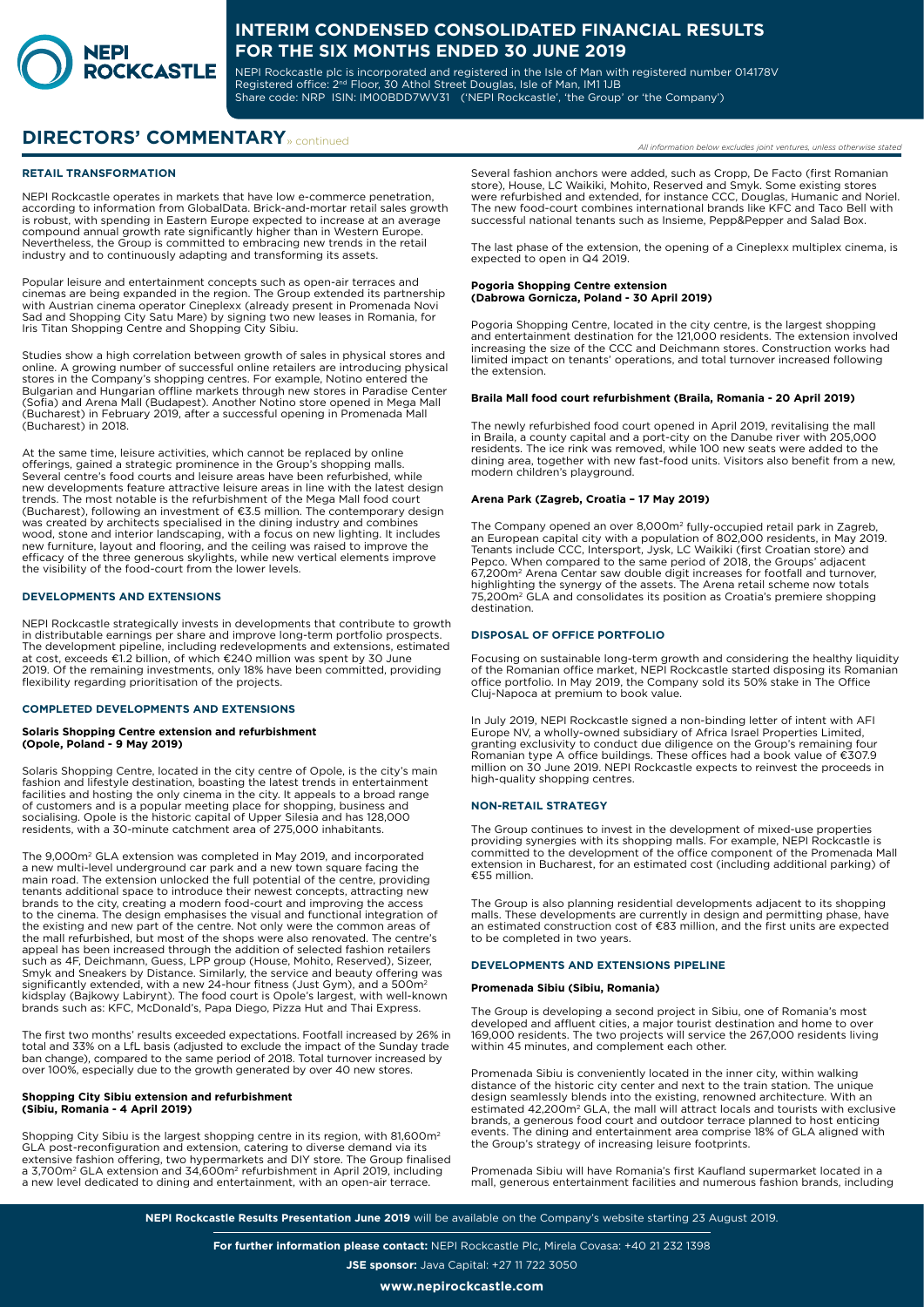

NEPI Rockcastle plc is incorporated and registered in the Isle of Man with registered number 014178V Registered office: 2<sup>nd</sup> Floor, 30 Athol Street Douglas, Isle of Man, IM1 1JB Share code: NRP ISIN: IM00BDD7WV31 ('NEPI Rockcastle', 'the Group' or 'the Company')

# **DIRECTORS' COMMENTARY** » continued

CCC, CineGold, Deichmann, Douglas, Guess, H&M, Hervis, Inditex (Bershka, Massimo Dutti, Oysho, Pull&Bear, Stradivarius and Zara), LC Waikiki, Mango, NewYorker, Reserved, Sephora, Sport Vision, Tommy Hilfiger and US Polo. Tenant interest is strong, and the centre will open Q4 2019.

### **Shopping City Buzau extension and refurbishment (Buzau, Romania)**

Already a top performer due to its location and access, this mall is under reconfiguration and extension (work started in October 2018) to include a Cinema City, food court and several new fashion brand. Buzau, a city with 133,000 residents, is a major hub linking Bucharest to Moldavia, and capital of a county with approximately 430,000 residents, the majority within the centre's 45-minute catchment.

The first phase was successfully opened at the beginning of August 2019, fully let. New tenants include Bigotti, Marionnaud, Office Shoes, Tezyo and Tutti Cafe. Some existing tenants, such as Altex, CCC, Deichmann, Intersport and NewYorker, relocated to the extension with updated interiors.

The next phases will consist of a food court with outdoor terrace, scheduled for Q4 2019, and a cinema opening planned for Q2 2020. When completed, the centre will have 23,500m<sup>2</sup> GLA.

#### **Targu Mures Shopping City (Targu Mures, Romania)**

The Company obtained building permit for a 40,000m<sup>2</sup> GLA mall in southeastern Targu Mures, the capital of Mures. Vibrant and multicultural, with 149,000 inhabitants, Targu Mures is home to Romania's largest, urban Hungarian community. The project will be completed in H1 2020 and anchored by Carrefour.

#### **Bonarka City Center redevelopment (Kraków, Poland)**

In April 2019, NEPI Rockcastle started the first phase of the Bonarka City Center redevelopment, a dominant 93,200m<sup>2</sup> GLA shopping mall (including<br>the Auchan owned unit of 20,600m<sup>2</sup>) located in Krakow, Poland's second<br>largest city, with 767,000 inhabitants and 1,184,000 residents in greater metropolitan area.

During this phase, the centre will be extended by 1,100m², increasing NEPI<br>Rockcastle's owned area to 73,700m² (94,300m² including Auchan). The Zara<br>anchor will be increased up to 3,500m² (becoming the biggest Zara store i

This phase will be completed in Q4 2019 and further redevelopment is expected.

### **Forum Liberec refurbishment (Liberec, Czech Republic)**

In April 2019, the refurbishment of Forum Liberec, a 46,100m² GLA, centrally<br>located mall, began. Liberec is Bohemia's third-largest city, and the fifth-largest<br>in the Czech Republic, and, including suburbs, has 150,000 in

The refurbishment involves a complete redesign, that improves access between floors, modernises communal areas and includes a cutting-edge, relocated food court, hosting tenants such as Burger King, McDonalds, Pizza Hut and Starbucks. Other well-known tenants include Bushman, Dracik, Farma Natura, Luxor, Sizeer, TANYA and Terranova.

Work will be completed in H1 2020.

#### **Retail Park Krusevac (Krusevac, Serbia)**

Development for an 8,600m² GLA retail park in Krusevac, a central Serbian<br>city and capital of Rasina, hosting one of the country's fourteen free economic<br>zones, is ongoing. The city's has 58,000 residents, with 128,000 inh the greater metropolitan area. The centre is fully leased, with tenants such as CCC, Deichman, DM Drogherie Markt, LC Waikiki, NewYorker, Sinsay and Sport Vision, and will open in Q3 2019.

#### **CASH MANAGEMENT AND DEBT**

Following a successful bond issue of €500 million during the period, NEPI Rockcastle has strong liquidity: €366 million in cash, €300 million in available, unsecured revolving facilities, and €60 million net available in the listed securities portfolio at 30 June 2019.

The Group's gearing ratio (Interest bearing debt less lease liabilities (IFRS 16) less cash, divided by investment property (including investment property held for sale) less right of use assets (IFRS 16) plus listed securities) was 32.5%, below the 35% target.

**% of total** 

There is significant headroom for covenants on all unsecured and secured debt. For unsecured bonds and revolving facilities, solvency ratio is 39% (maximum 60%), consolidated coverage ratio is 6.86 (minimum 2), and unsecured assets / unsecured indebtedness is 282% (minimum 150% / 180%).

The average interest rate, including hedging, was 2.4% during H1 2019. As at 30 June 2019, fixed-coupon bonds represented 57% of NEPI Rockcastle's outstanding debt. Out of the remaining long-term debt exposed to Euribor, excluding revolving facilities, 49% was hedged with interest rate caps and 43% with interest rate swaps.

During June 2019, the Group repurchased €2.2 million bonds due in February 2021. Depending on market conditions, the Group may repurchase its bonds or shares in the next period.

### **ACCOUNTING AND AUDIT MATTERS**

### **Valuation**

NEPI Rockcastle fair values its property portfolio twice a year. Fair value is determined by external, independent professional valuers, with appropriate and recognised qualifications, and recent experience in the location and category of property being assessed.

| <b>Appraiser</b>                                   | <b>Property location</b>                                             | % or total<br>portfolio |
|----------------------------------------------------|----------------------------------------------------------------------|-------------------------|
| JLL                                                | Slovakia / Serbia / Bulgaria /<br>Hungary / Croatia / Czech Republic | 32.6%                   |
| Cushman & Wakefield                                | Poland / Hungary / Lithuania                                         | 31.2%                   |
| Colliers                                           | Romania                                                              | 30.9%                   |
| DTZ (Cushman &<br>Wakefield Affiliate<br>Partners) | Romania                                                              | 5.3%                    |
| Total                                              |                                                                      | 100%                    |

The property portfolio generated a fair value gain of €90 million during the period, arising mostly from the increase in NOI.

### **Impact of adoption of IFRS 16 Leases**

The IFRS 16 "Leases" standard has replaced the IAS 17 standard, effective from 1 January 2019. The standard provides reporting entities with instructions on the accounting treatment of leases in the lessee's financial statements, changes the definition of leasing and sets the principles regarding the recognition of leases in the balance sheet, both as a right-of-use asset and a lease liability. The application of the standard did not result in any changes to the accounting treatment of leases where the group acts as the lessor.

Nonetheless, for the majority of the Group's leases where NEPI Rockcastle acts as the lessee, the interim financial statements present assets and liabilities pertaining to these leases. NEPI Rockcastle has recognised right-of-use assets from leases of land areas as part of "Investment property", in amount of €32.5 million as at 1 January 2019. The lease liability has been valued to a similar amount, by discounting the lease payment liabilities of the leases to their present value, using as the discounting factor the incremental borrowing rate as at 1 January 2019 in the market where the lease agreement was concluded.

The impact on the interim statement of comprehensive income and on the interim statement of cash flows is immaterial. Further details are presented in note 3 to the interim condensed consolidated financial statements.

#### **Supplemental Disclosures**

To improve the clarity of disclosures in its stand-alone annual financial statements for the year ended 31 December 2017 (which became the comparative period for 31 December 2018), the Company considered appropriate to provide supplemental disclosures. These disclosures relate to the "Impairment of investments in and loans to subsidiaries" in the Company financial statements, and specifically the impairment of the investment in and<br>loan to NRP's direct subsidiary, Rockcastle Europe Limited, and are included<br>in note 16 of NRP's interim financial report for the six months en 2019. The publication of the supplemental disclosures is made pursuant to the conclusion of a proactive monitoring process by the JSE on the annual financial statements for the year ended 31 December 2017.

## **External audit**

The Group's interim condensed consolidated financial statements have been reviewed by PwC Isle of Man, by relying on the work of PwC firms in

**NEPI Rockcastle Results Presentation June 2019** will be available on the Company's website starting 23 August 2019.

**For further information please contact:** NEPI Rockcastle Plc, Mirela Covasa: +40 21 232 1398 **JSE sponsor:** Java Capital: +27 11 722 3050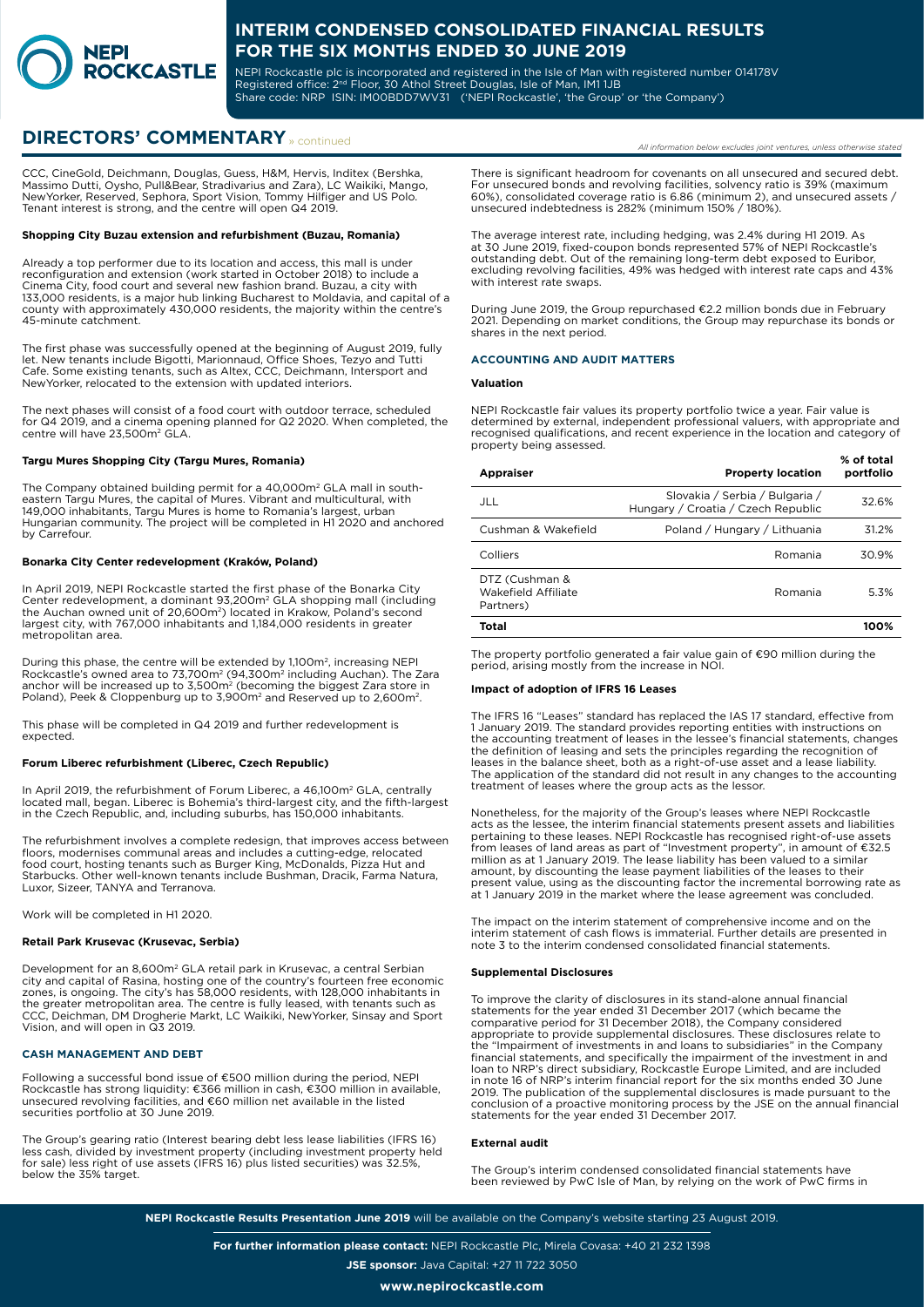

NEPI Rockcastle plc is incorporated and registered in the Isle of Man with registered number 014178V Registered office: 2<sup>nd</sup> Floor, 30 Athol Street Douglas, Isle of Man, IM1 1JB Share code: NRP ISIN: IM00BDD7WV31 ('NEPI Rockcastle', 'the Group' or 'the Company')

# **DIRECTORS' COMMENTARY** » continued

the jurisdictions where the Group operates. The local PwC firms review the standalone IFRS special purpose financial information of the subsidiaries, for the purpose of issuing a report on the Interim condensed consolidated financial statements of the Group, prepared in accordance with IAS 34.

## **CORPORATE GOVERNANCE AND OTHER HIGHLIGHTS**

The Financial Services Conduct Authority in South Africa (FSCA) closed all<br>pending investigations related to NEPI Rockcastle: insider trading (4 March<br>2019), false or misleading reporting (6 May 2019) and prohibited tradin Rockcastle welcomes the conclusion of these investigations, and notes that the Group adheres to best practice in financial reporting and corporate governance.

On 17 April 2019, the Company welcomed its newest independent non-executive director, Mr. Andreas Klingen, an experienced professional with strong expertise in financial markets, investments, real estate and retail.

On 23 April 2019, Sustainalytics, a leading, independent, global provider of environmental, social and governance (ESG) research and ratings, rated NEPI Rockcastle's ESG Risk as Low (16.4/100). Sustainalytics concluded that the Company has a low risk of experiencing material financial impacts from ESG factors, due to its low exposure to and average management of material ESG issues. The Group will continue to further improve its ESG policies and procedures.

During April 2019, shareholders representing approximately 37% of the issued share capital of the Company elected to receive the final dividend for the year ended 31 December 2018 as a return of capital by way of an issue of new NEPI Rockcastle shares.

On 18 June 2019, NEPI Rockcastle's shares started trading on A2X, South Africa, a licensed stock exchange authorised to provide a secondary listing venue for companies, regulated by the FSCA.

#### **DISTRIBUTABLE EARNINGS**

The Group achieved 29.02 eurocents in distributable earnings per share for H1 2019 and the Board of Directors declares a distribution of 29.02 eurocents<br>per share for this period. Shareholders can either receive distribution in cash<br>or fully-paid shares, based on a ratio between distribution decl reference price. The reference price will be calculated using a maximum 5% discount to the five-day volume-weighted average traded price, less distribution, of NEPI Rockcastle shares on the JSE. The Company reserves the right to limit the total allocation of shares as a percent of the total distribution. A circular containing full details of the election being offered to shareholders, accompanied by announcements on the Stock Exchange News Service (SENS) of the JSE and Euronext Amsterdam will be issued in due course.

### **PROSPECTS AND EARNINGS GUIDANCE**

Based on strategic options currently under management's control, the Group reconfirms the guidance issued in February 2019, that distributable earnings per share for 2019 are expected to be approximately 6% higher than the 2018 distribution. This guidance is based on the assumptions that a stable macroeconomic environment prevails, no major corporate failures occur, and controlled developments remain on schedule. This forecast has not been audited or reviewed by NEPI Rockcastle's auditors and is the responsibility of the Board of Directors.

By order of the Board of Directors

**Alex Morar Mirela Covasa**<br>
Chief Executive Officer **Mirela Covasa**<br>
Chief Financial Officer Chief Executive Officer

23 August 2019

### **BASIS OF PREPARATION**

The reviewed interim condensed consolidated financial statements for the six months ended 30 June 2019 have been prepared in accordance with the International Financial Reporting Standard, (IAS) 34 Interim Financial Reporting and the SAICA Financial Reporting Guides, as issued by the Accounting Practices Committee and Financial Pronouncements as issued by Financial Reporting Standards Council.

The interim condensed consolidated financial statements have been reviewed by PwC Isle of Man, who have expressed an unmodified review report thereon. A copy of the auditors review report is available for inspection at the company's registered office together with the reviewed interim condensed<br>consolidated financial statements identified in the auditors review report. The<br>auditor's review report does not necessarily report on all of the inf

An electronic copy of the reviewed interim consolidated financial statements accompanied by the auditors' review report can be found on the company's website: www.nepirockcastle.com

The accounting policies are consistent with those applied for the preparation of the annual consolidated financial statements as at 31 December 2018, except for the application of IFRS 16 "Leases".

The directors are responsible for the preparation and presentation of these interim financial statements, which give a true and fair view on the state of affairs of the Group for the six months ended 30 June 2019, as well as on the comparative periods presented.

The interim condensed consolidated financial statements are presented in thousand of Euro, (€' 000), rounded off to the nearest thousand, unless otherwise specified.

#### **EPRA DEFINITIONS**

**EPRA Earnings:** Profit after tax attributable to the equity holders of the Company, excluding non-controlling interest, fair value adjustments of investment property, profits or losses on investment property disposals and related tax adjustment for losses on disposals, gains on acquisition of subsidiaries, acquisition costs, fair<br>value and net result on sale of financial investments at

**EPRA Earnings Per Share:** EPRA Earnings divided by the number of shares outstanding at the period or year-end.

**EPRA Net Assets (EPRA NAV):** Net assets per the statement of financial position, excluding the goodwill, deferred taxation net balance and mark-to-market of interest rate derivatives.

**EPRA NAV Per Share:** EPRA NAV divided by the number of shares outstanding at the period or year-end.

**EPRA Vacancy Ratio:** vacancy ratio computed based on estimated rental value of vacant space compared to the estimated rental value of the entire property.

**NEPI Rockcastle Results Presentation June 2019** will be available on the Company's website starting 23 August 2019.

**For further information please contact:** NEPI Rockcastle Plc, Mirela Covasa: +40 21 232 1398 **JSE sponsor:** Java Capital: +27 11 722 3050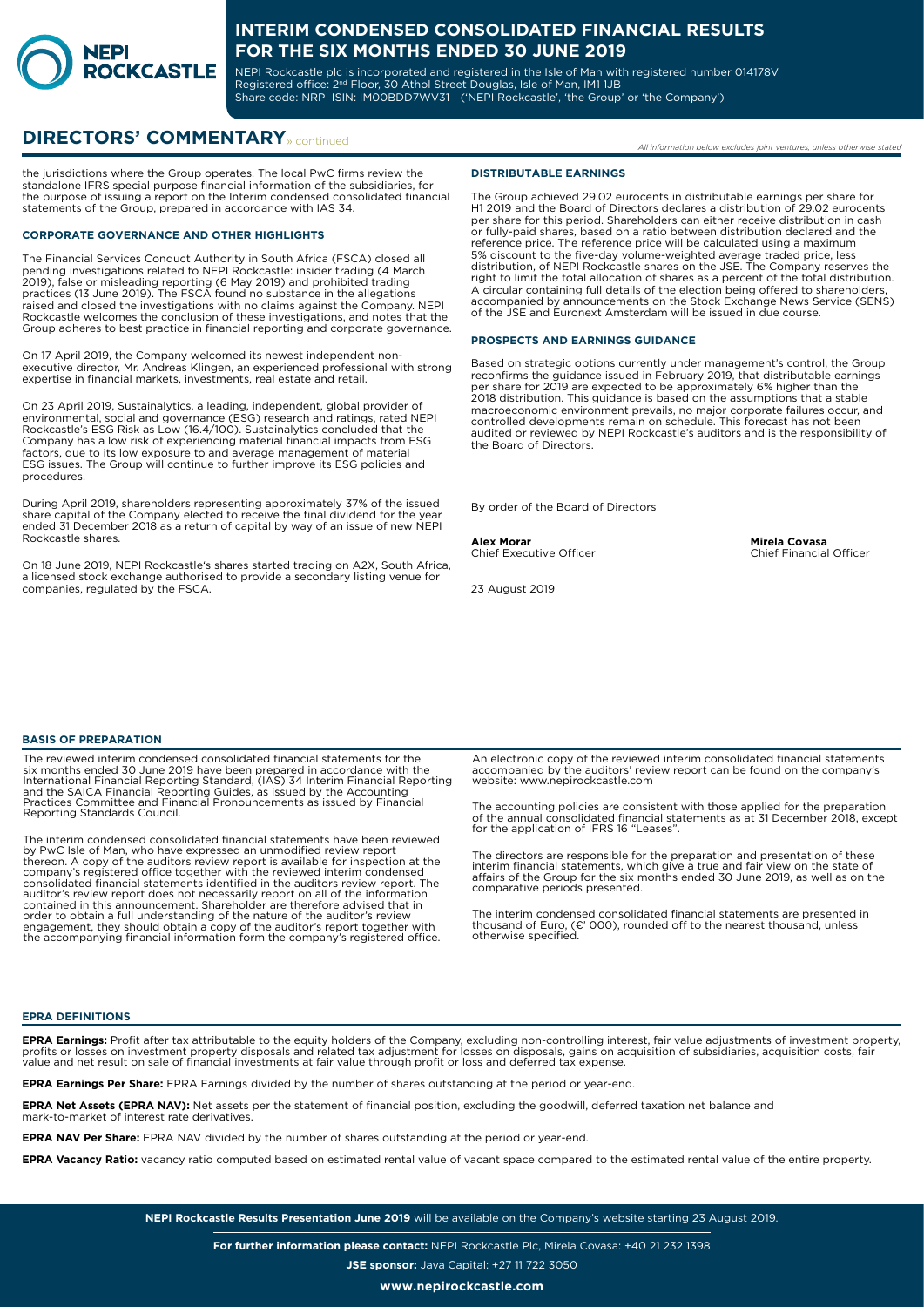

NEPI Rockcastle plc is incorporated and registered in the Isle of Man with registered number 014178V Registered office: 2<sup>nd</sup> Floor, 30 Athol Street Douglas, Isle of Man, IM1 1JB Share code: NRP ISIN: IM00BDD7WV31 ('NEPI Rockcastle', 'the Group' or 'the Company')

# **INFORMATION EXTRACTED FROM THE INTERIM CONDENSED CONSOLIDATED FINANCIAL STATEMENTS**

*All amounts in €'000 unless otherwise stated*

| <b>INTERIM CONDENSED CONSOLIDATED STATEMENT OF FINANCIAL POSITION</b>                | 30 June 2019  | 31 Dec 2018   |
|--------------------------------------------------------------------------------------|---------------|---------------|
| <b>ASSETS</b>                                                                        |               |               |
| <b>Non-current assets</b>                                                            | 6 006 836     | 6 116 059     |
| Investment property                                                                  | 5849204       | 5 911 070     |
| - Investment property in use                                                         | 5 578 576     | 5 688 610     |
| - Investment property under development                                              | 270 628       | 222 460       |
| Goodwill                                                                             | 82 760        | 93 070        |
| Deferred tax assets                                                                  | 16 664        | 13739         |
| Investments in joint ventures                                                        | 20 680        | 49 185        |
| Long-term loans granted to joint ventures                                            | 20 457        | 21 311        |
| Other long-term assets                                                               | 14 2 68       | 19 039        |
| Interest rate derivatives financial assets at fair value through profit or loss      | 2803          | 8645          |
| <b>Current assets</b>                                                                | 662 902       | 374 628       |
| Trade and other receivables                                                          | 93 112        | 80750         |
| Financial investments at fair value through profit or loss                           | 190 714       | 168 339       |
| Cash collateral                                                                      | 12 910        | 27 784        |
| Financial assets at fair value through profit or loss                                |               | 831           |
| Cash and cash equivalents                                                            | 366 166       | 96 924        |
| Assets held for sale                                                                 | 339 630       | 11957         |
| <b>TOTAL ASSETS</b>                                                                  | 7 009 368     | 6 502 644     |
| <b>EQUITY AND LIABILITIES</b><br><b>Equity attributable to equity holders</b>        | 3 975 061     | 3845873       |
| Share capital                                                                        | 5858          | 5778          |
| Share premium                                                                        | 3 625 488     | 3 625 568     |
| Accumulated profit                                                                   | 337 724       | 208 426       |
| Non-controlling interest                                                             | 5 9 9 1       | 6 101         |
| <b>Total liabilities</b>                                                             | 3 0 3 4 3 0 7 | 2 656 771     |
| <b>Non-current liabilities</b>                                                       | 2 645 397     | 2 2 2 1 3 3 8 |
| <b>Bank loans</b>                                                                    | 832 134       | 930 048       |
| <b>Bonds</b>                                                                         | 1382852       | 892 397       |
| Deferred tax liabilities                                                             | 352 324       | 351187        |
| Other long-term liabilities                                                          | 72 540        | 44 981        |
| Interest rate derivatives financial liabilities at fair value through profit or loss | 5 5 4 7       | 2725          |
|                                                                                      |               |               |
| <b>Current liabilities</b>                                                           | 350 074       | 435 433       |
| Trade and other payables                                                             | 140 076       | 159 786       |
| Bank loans                                                                           | 204 349       | 265 006       |
| <b>Bonds</b>                                                                         | 5649          | 10 641        |
| <b>Liabilities held for sale</b>                                                     | 38 836        |               |
| TOTAL EQUITY AND LIABILITIES                                                         | 7 009 368     | 6 502 644     |
| Net Asset Value per share (euro)                                                     | 6.79          | 6.66          |
|                                                                                      |               |               |
| EPRA Net Asset Value per share (euro)                                                | 7.26          | 7.09          |

**NEPI Rockcastle Results Presentation June 2019** will be available on the Company's website starting 23 August 2019.

**For further information please contact:** NEPI Rockcastle Plc, Mirela Covasa: +40 21 232 1398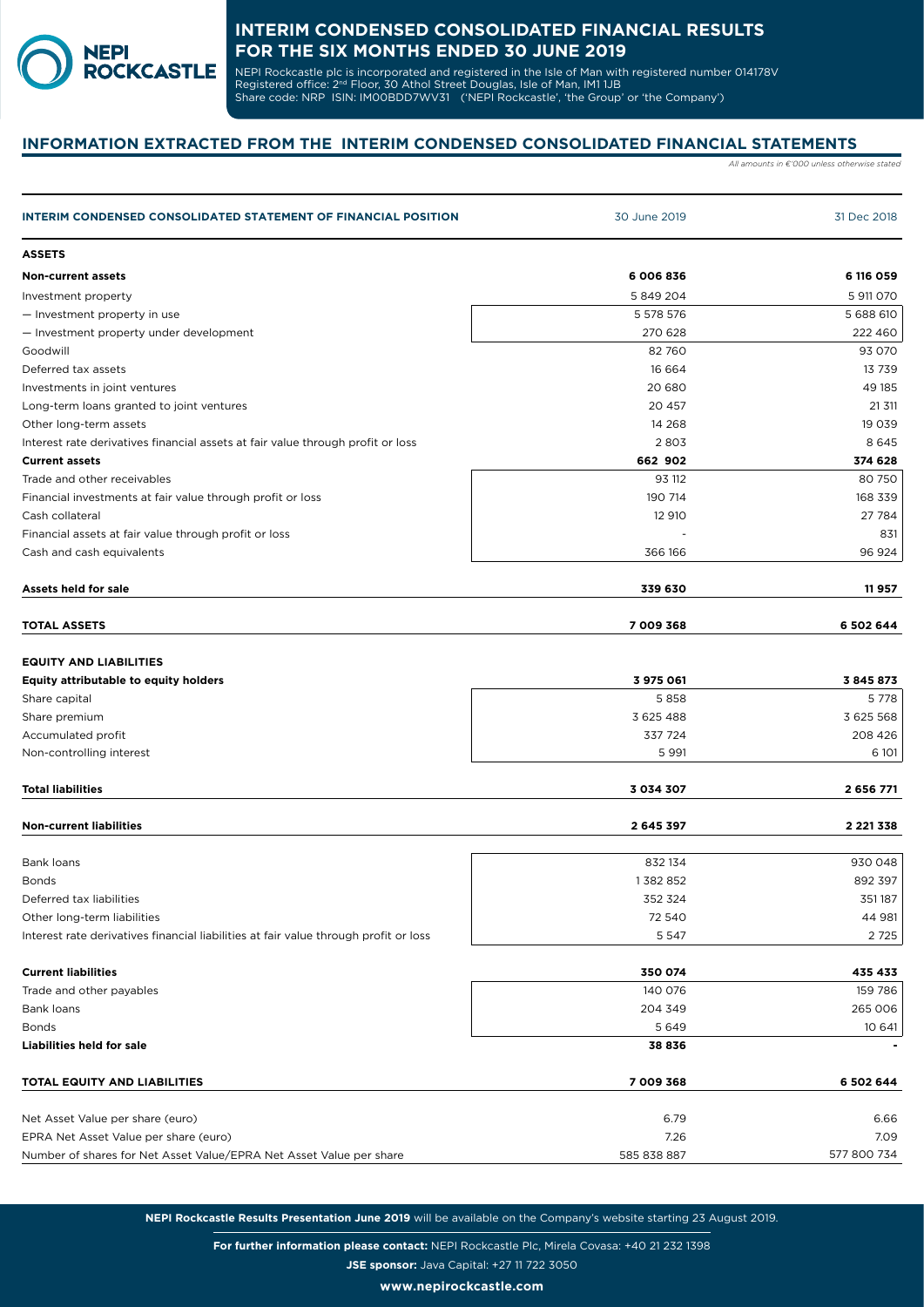

NEPI Rockcastle plc is incorporated and registered in the Isle of Man with registered number 014178V Registered office: 2<sup>nd</sup> Floor, 30 Athol Street Douglas, Isle of Man, IM1 1JB Share code: NRP ISIN: IM00BDD7WV31 ('NEPI Rockcastle', 'the Group' or 'the Company')

# **INFORMATION EXTRACTED FROM THE INTERIM CONDENSED CONSOLIDATED FINANCIAL STATEMENTS**

*All amounts in €'000 unless otherwise stated*

| <b>INTERIM CONDENSED CONSOLIDATED STATEMENT OF</b><br><b>COMPREHENSIVE INCOME</b>                                                                                                         | 30 June 2019 | 30 June 2018 |
|-------------------------------------------------------------------------------------------------------------------------------------------------------------------------------------------|--------------|--------------|
|                                                                                                                                                                                           |              |              |
| Gross rental income                                                                                                                                                                       | 200 988      | 164 939      |
| Service charge income                                                                                                                                                                     | 86 536       | 71 304       |
| Property operating expenses                                                                                                                                                               | (87751)      | (71608)      |
| Net rental and related income                                                                                                                                                             | 199 773      | 164 635      |
| Administrative expenses                                                                                                                                                                   | (9 390)      | (8979)       |
| <b>EBITDA*</b>                                                                                                                                                                            | 190 383      | 155 656      |
| Net result from financial investments                                                                                                                                                     | 5709         | (42527)      |
| Income from financial investments at fair value through profit or loss                                                                                                                    | 5692         | 29 5 64      |
| Fair value and net result on sale of financial investments at fair value through<br>profit or loss                                                                                        | 17           | (72 091)     |
| Acquisition fees                                                                                                                                                                          | (1603)       | (3 241)      |
| Fair value adjustments of investment property                                                                                                                                             | 90 104       | 86 143       |
| Foreign exchange loss                                                                                                                                                                     | (476)        | (1157)       |
| Profit on disposal of joint venture                                                                                                                                                       | 3 5 8 8      |              |
| Profit before net finance expense                                                                                                                                                         | 287 705      | 194 874      |
| <b>Net finance expense</b>                                                                                                                                                                | (24739)      | (18963)      |
| Interest income                                                                                                                                                                           | 961          | 1386         |
| Interest expense                                                                                                                                                                          | (24901)      | (20 349)     |
| Other net finance expense                                                                                                                                                                 | (799)        |              |
| Fair value adjustment of interest rate derivatives financial assets and liabilities                                                                                                       | (10074)      | 94           |
| Share of profit of joint ventures                                                                                                                                                         | 3708         | 4 971        |
| Profit before tax                                                                                                                                                                         | 256 600      | 180 976      |
| Income tax expense                                                                                                                                                                        | (31981)      | (31931)      |
| Current tax expense                                                                                                                                                                       | (5435)       | (4015)       |
| Deferred tax expense                                                                                                                                                                      | (26546)      | (27916)      |
| <b>Profit after tax</b>                                                                                                                                                                   | 224 619      | 149 045      |
| Total comprehensive income for the period                                                                                                                                                 | 224 619      | 149 045      |
| Non-controlling interest                                                                                                                                                                  | 110          | (3)          |
| PROFIT FOR THE PERIOD ATTRIBUTABLE TO EQUITY HOLDERS                                                                                                                                      | 224 729      | 149 042      |
| Weighted average number of shares in issue                                                                                                                                                | 580 524 775  | 577 800 734  |
| Diluted weighted average number of shares in issue                                                                                                                                        | 580 524 775  | 577 800 734  |
| Basic/ diluted earnings per share (euro cents)                                                                                                                                            | 38.71        | 25.79        |
| * EBITDA (Earnings Before Interest, Taxes, Depreciation and Amortisation) represents the Group's Operating profit, defined as Net rental and related income less Administrative expenses. |              |              |

**For further information please contact:** NEPI Rockcastle Plc, Mirela Covasa: +40 21 232 1398

**JSE sponsor:** Java Capital: +27 11 722 3050

**www.nepirockcastle.com**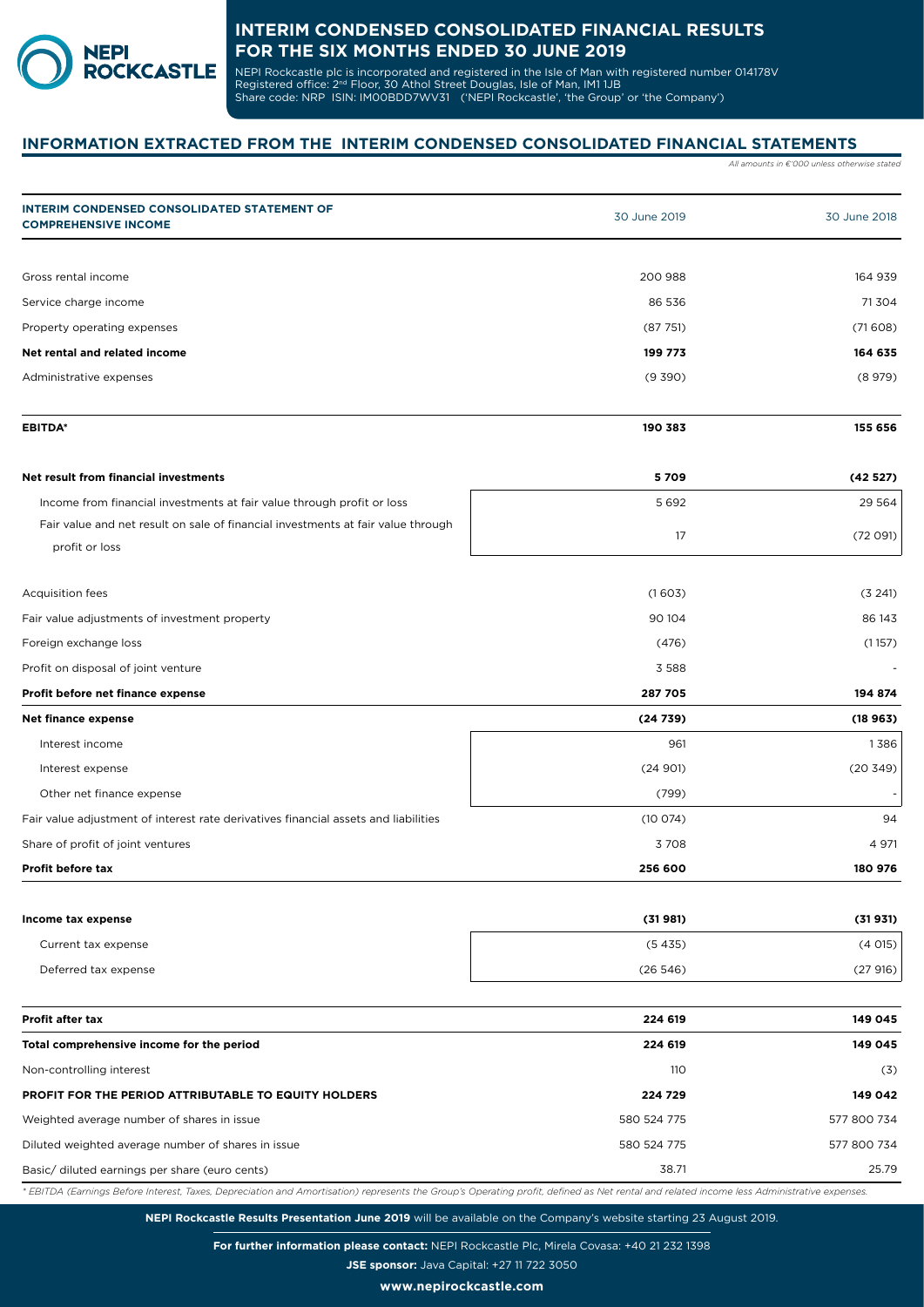

NEPI Rockcastle plc is incorporated and registered in the Isle of Man with registered number 014178V Registered office: 2<sup>nd</sup> Floor, 30 Athol Street Douglas, Isle of Man, IM1 1JB Share code: NRP ISIN: IM00BDD7WV31 ('NEPI Rockcastle', 'the Group' or 'the Company')

# **INFORMATION EXTRACTED FROM THE INTERIM CONDENSED CONSOLIDATED FINANCIAL STATEMENTS**

|                          |                  |                                   |                                    |           | All amounts in €'000 unless otherwise stated |                             |
|--------------------------|------------------|-----------------------------------|------------------------------------|-----------|----------------------------------------------|-----------------------------|
| Share<br>capital         | Share<br>premium | Share-based<br>payment<br>reserve | Currency<br>translation<br>reserve | profit    | interest                                     | Total                       |
| 5778                     | 3 6 2 5 5 6 8    |                                   |                                    | 282 897   | 476                                          | 3 914 719                   |
|                          |                  |                                   |                                    | (143306)  |                                              | (143 306)                   |
|                          |                  |                                   | $\overline{\phantom{a}}$           |           |                                              |                             |
|                          |                  |                                   | $\overline{\phantom{a}}$           | (143 306) |                                              | (143 306)                   |
|                          |                  |                                   |                                    | 149 042   | 3                                            | 149 045                     |
|                          |                  |                                   | $\overline{\phantom{0}}$           | 149 042   | 3                                            | 149 045                     |
| 5778                     | 3 625 568        |                                   |                                    | 288 633   | 479                                          | 3920458                     |
|                          |                  |                                   |                                    |           |                                              |                             |
| $\overline{\phantom{a}}$ |                  |                                   |                                    | (153 020) | 5775                                         | (147245)                    |
|                          |                  |                                   | $\overline{\phantom{0}}$           |           | 5 7 7 5                                      | 5 7 7 5                     |
|                          |                  | $\overline{\phantom{a}}$          | $\overline{\phantom{a}}$           | (153 020) |                                              | (153 020)                   |
|                          |                  |                                   |                                    | 72813     | (153)                                        | 72 660                      |
|                          |                  |                                   | $\overline{\phantom{a}}$           | 72 813    | (153)                                        | 72 660                      |
| 5778                     | 3 625 568        |                                   |                                    | 208 426   | 6 101                                        | 3845873                     |
| 80                       | (80)             |                                   |                                    | (95 431)  |                                              | (95 431)                    |
| 80                       | (80)             |                                   |                                    |           |                                              |                             |
| $\overline{\phantom{a}}$ |                  |                                   |                                    | (95 431)  | $\overline{\phantom{0}}$                     | (95 431)                    |
|                          |                  |                                   |                                    | 224 729   | (110)                                        | 224 619                     |
|                          | $\overline{a}$   | $\overline{\phantom{a}}$          | $\overline{\phantom{a}}$           | 224 729   | (110)                                        | 224 619                     |
| 5858                     | 3 625 488        |                                   |                                    | 337 724   | 5991                                         | 3 975 061                   |
|                          |                  |                                   |                                    |           |                                              | Accumulated Non-controlling |

**NEPI Rockcastle Results Presentation June 2019** will be available on the Company's website starting 23 August 2019.

**For further information please contact:** NEPI Rockcastle Plc, Mirela Covasa: +40 21 232 1398

**JSE sponsor:** Java Capital: +27 11 722 3050

**www.nepirockcastle.com**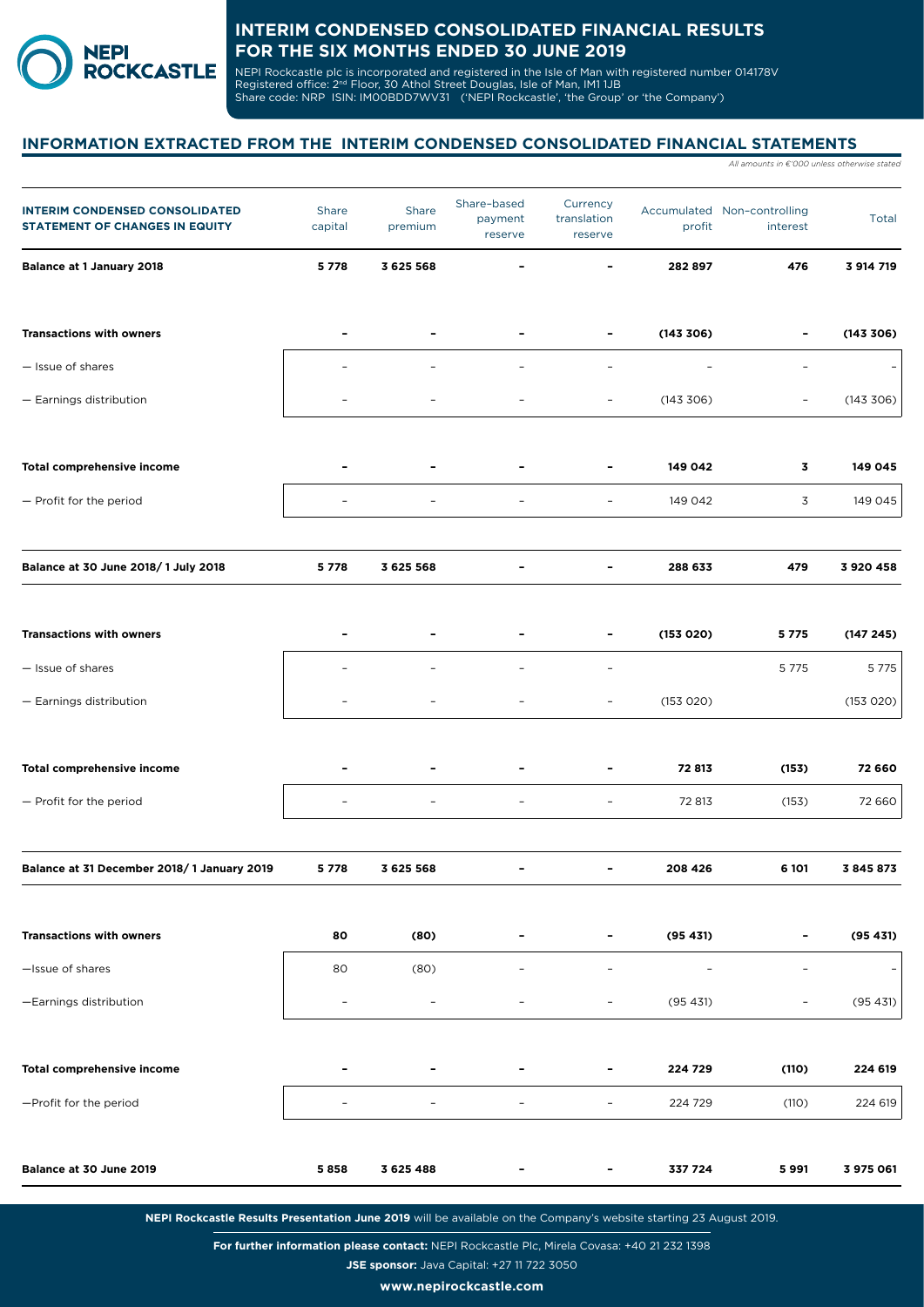

NEPI Rockcastle plc is incorporated and registered in the Isle of Man with registered number 014178V Registered office: 2<sup>nd</sup> Floor, 30 Athol Street Douglas, Isle of Man, IM1 1JB Share code: NRP ISIN: IM00BDD7WV31 ('NEPI Rockcastle', 'the Group' or 'the Company')

# **INFORMATION EXTRACTED FROM THE INTERIM CONDENSED CONSOLIDATED FINANCIAL STATEMENTS**

*All amounts in €'000 unless otherwise stated*

| RECONCILIATION OF PROFIT FOR THE PERIOD TO DISTRIBUTABLE EARNINGS                                                  | Group<br>30 June 2019        | Group<br>30 June 2018        |
|--------------------------------------------------------------------------------------------------------------------|------------------------------|------------------------------|
| Profit for the period attributable to equity holders                                                               | 224 729                      | 149 042                      |
| <b>Reverse indirect result</b>                                                                                     | (61882)                      | (13, 409)                    |
| Foreign exchange loss                                                                                              | 476                          | 1157                         |
| <b>Acquisition fees</b>                                                                                            | 1603                         | 3 2 4 1                      |
| Fair value adjustments of investment property for controlled subsidiaries                                          | (90104)                      | (86143)                      |
| Fair value and net result on sale of financial investments at fair value through profit or loss                    | (17)                         | 72 091                       |
| Income from financial investments at fair value through profit or loss                                             | (5692)                       | (29564)                      |
| Fair value adjustment of interest rate derivatives financial assets and liabilities for<br>controlled subsidiaries | 10 074                       | (94)                         |
| Deferred tax expense for controlled subsidiaries                                                                   | 26 546                       | 27 916                       |
| Profit on disposal of joint venture                                                                                | (3588)                       |                              |
| Adjustments related to joint ventures                                                                              |                              |                              |
| Fair value adjustments of investment property for joint ventures                                                   | (1792)                       | (3108)                       |
| Fair value adjustment of interest rate derivatives financial assets and liabilities for joint<br>ventures          | 114                          | (92)                         |
| Deferred tax expense for joint ventures                                                                            | 451                          | 1176                         |
| Foreign exchange loss for joint ventures                                                                           | 47                           | 11                           |
| <b>Company specific adjustments</b>                                                                                | 5682                         | 17 408                       |
| Amortisation of financial assets                                                                                   | (708)                        | (911)                        |
| Realised foreign exchange loss for controlled subsidiaries                                                         | (152)                        | (476)                        |
| Realised foreign exchange loss for joint ventures                                                                  | (6)                          | (2)                          |
| Accrued income for financial investments at fair value through profit or loss                                      | 6 5 3 4                      | 18 733                       |
| Fair value adjustment of investment property for<br>non-controlling interest                                       |                              | 15                           |
| Deferred tax expense for non-controlling interest                                                                  | 14                           | 49                           |
| Antecedent dividend                                                                                                | 1501                         |                              |
| Distributable earnings                                                                                             | 170 030                      | 153 041                      |
| <b>Earnings not distributed</b>                                                                                    | 170 030                      |                              |
| Number of shares entitled to interim distribution                                                                  | 585 838 887                  | 577 800 734                  |
| Distributable earnings per share (euro cents)                                                                      | 29.02                        | 26.49                        |
| 2019<br>2020<br><b>LEASE EXPIRY PROFILE</b><br>2021<br>2022                                                        | 2023<br>2026<br>2024<br>2025 | 2027<br>$\geq$ 2028<br>Total |

Total based on rental income 2% 16.5% 15.2% 11.9% 13.5% 16.4% 7.5% 3.1% 2.5% 11.4% 100% Total based on rented area 1.5% 10.9% 12.2% 11.1% 13.1% 15.9% 8.9% 4.7% 3.7% 18% 100%

**NEPI Rockcastle Results Presentation June 2019** will be available on the Company's website starting 23 August 2019.

**For further information please contact:** NEPI Rockcastle Plc, Mirela Covasa: +40 21 232 1398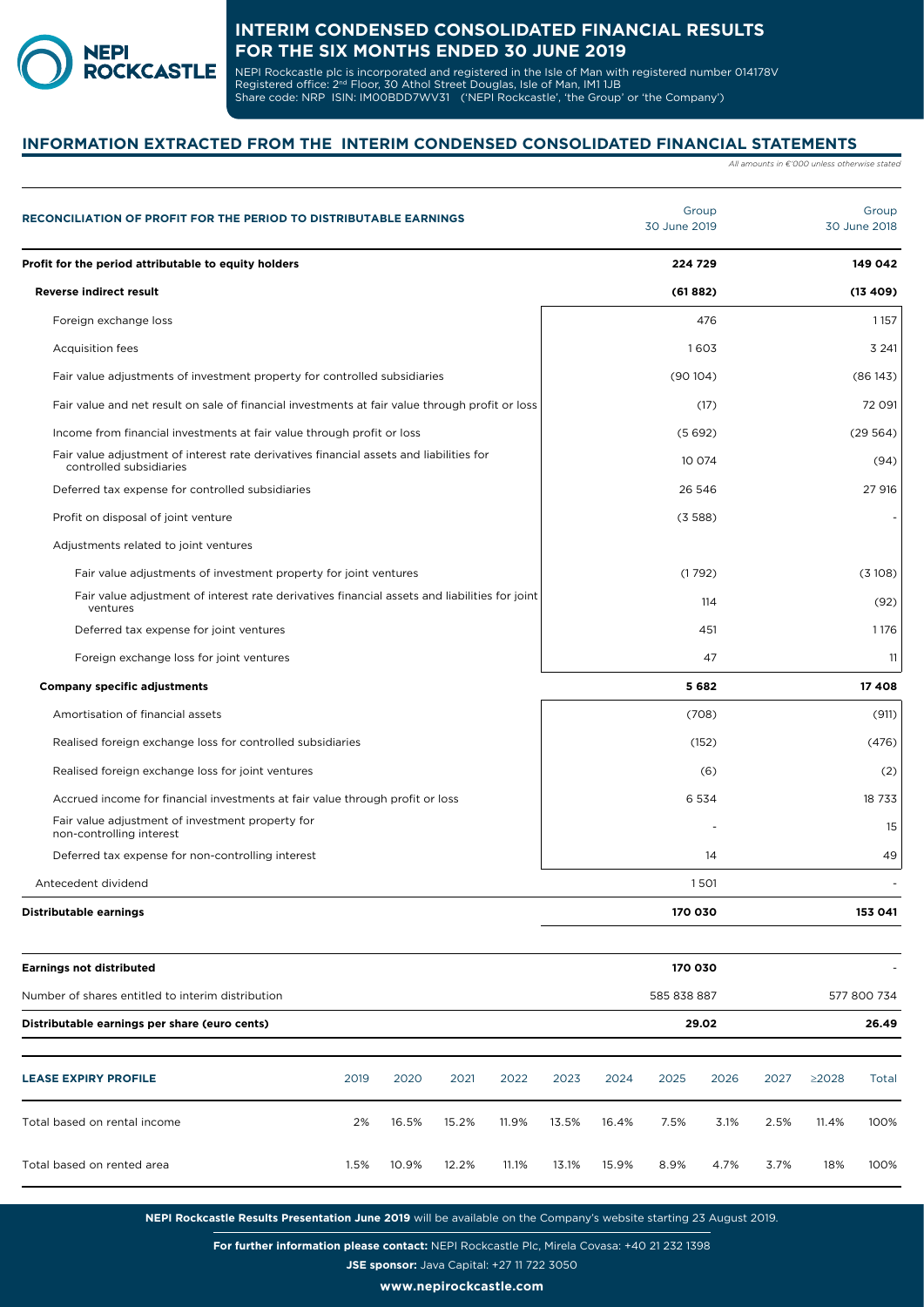

NEPI Rockcastle plc is incorporated and registered in the Isle of Man with registered number 014178V Registered office: 2<sup>nd</sup> Floor, 30 Athol Street Douglas, Isle of Man, IM1 1JB Share code: NRP ISIN: IM00BDD7WV31 ('NEPI Rockcastle', 'the Group' or 'the Company')

# **INFORMATION EXTRACTED FROM THE INTERIM CONDENSED CONSOLIDATED FINANCIAL STATEMENTS**

*All amounts in €'000 unless otherwise stated*

| <b>INTERIM CONDENSED CONSOLIDATED STATEMENT OF CASH FLOWS</b>                        | 30 Jun 2019 | 30 Jun 2018 |
|--------------------------------------------------------------------------------------|-------------|-------------|
| Profit after tax                                                                     | 224 619     | 149 045     |
| Adjustments                                                                          | (32131)     | 8 3 4 1     |
| Interest and coupon paid                                                             | (25 420)    | (22089)     |
| Changes in working capital                                                           | (17754)     | (21603)     |
| Cash flows from operating activities                                                 | 149 314     | 113 694     |
| Earnings distribution                                                                | (95 431)    | (143306)    |
| Net movements in bank loans and bonds                                                | 329 522     | 75 367      |
| Other proceeds / payments                                                            | (1410)      | (12845)     |
| Cash flows used in financing activities                                              | 232 681     | (80784)     |
| Investments in acquisitions and developments                                         | (99566)     | (288926)    |
| Net cash flow from financial investments/assets at fair value through profit or loss | (8215)      | 170833      |
| Other investments                                                                    | 57          | 10 208      |
| Cash flows used in investing activities                                              | (107724)    | (107885)    |
| Net increase/(decrease) in cash and cash equivalents                                 | 274 271     | (74975)     |
| Cash and cash equivalents brought forward                                            | 96 924      | 195 544     |
| Cash and cash equivalents classified as held for sale                                | (5029)      |             |
| Cash and cash equivalents carried forward                                            | 366 166     | 120 569     |

| <b>RECONCILIATION OF PROFIT FOR THE PERIOD TO HEADLINE EARNINGS</b> | 30 Jun 2019 | 31 Dec 2018 | 30 June 2018 |
|---------------------------------------------------------------------|-------------|-------------|--------------|
| Profit for the period/year attributable to equity holders           | 224 729     | 221855      | 149 042      |
| Fair value adjustments of investment property in use                | (90104)     | (108 411)   | (86143)      |
| Gain on acquisition of subsidiaries                                 |             | (6933)      |              |
| Profit on disposal of joint venture                                 | (3588)      |             |              |
| Tax effects of adjustments for controlled subsidiaries              | 13 0 3 4    | 16888       | 13 258       |
| Fair value adjustment of investment property for joint ventures     | (1792)      | (4374)      | (3108)       |
| Tax effects of adjustments for joint ventures                       | 286         | 700         | 497          |
| <b>HEADLINE EARNINGS</b>                                            | 142 565     | 119 725     | 73 546       |
| Weighted average number of shares in issue                          | 580 524 775 | 577 800 734 | 577 800 734  |
| Diluted weighted average number of shares in issue                  | 580 524 775 | 577 800 734 | 577 800 734  |
| Headline earnings per share (euro cents)                            | 24.56       | 20.72       | 12.73        |
| Diluted headline earnings per share (euro cents)                    | 24.56       | 20.72       | 12.73        |

**NEPI Rockcastle Results Presentation June 2019** will be available on the Company's website starting 23 August 2019.

**For further information please contact:** NEPI Rockcastle Plc, Mirela Covasa: +40 21 232 1398